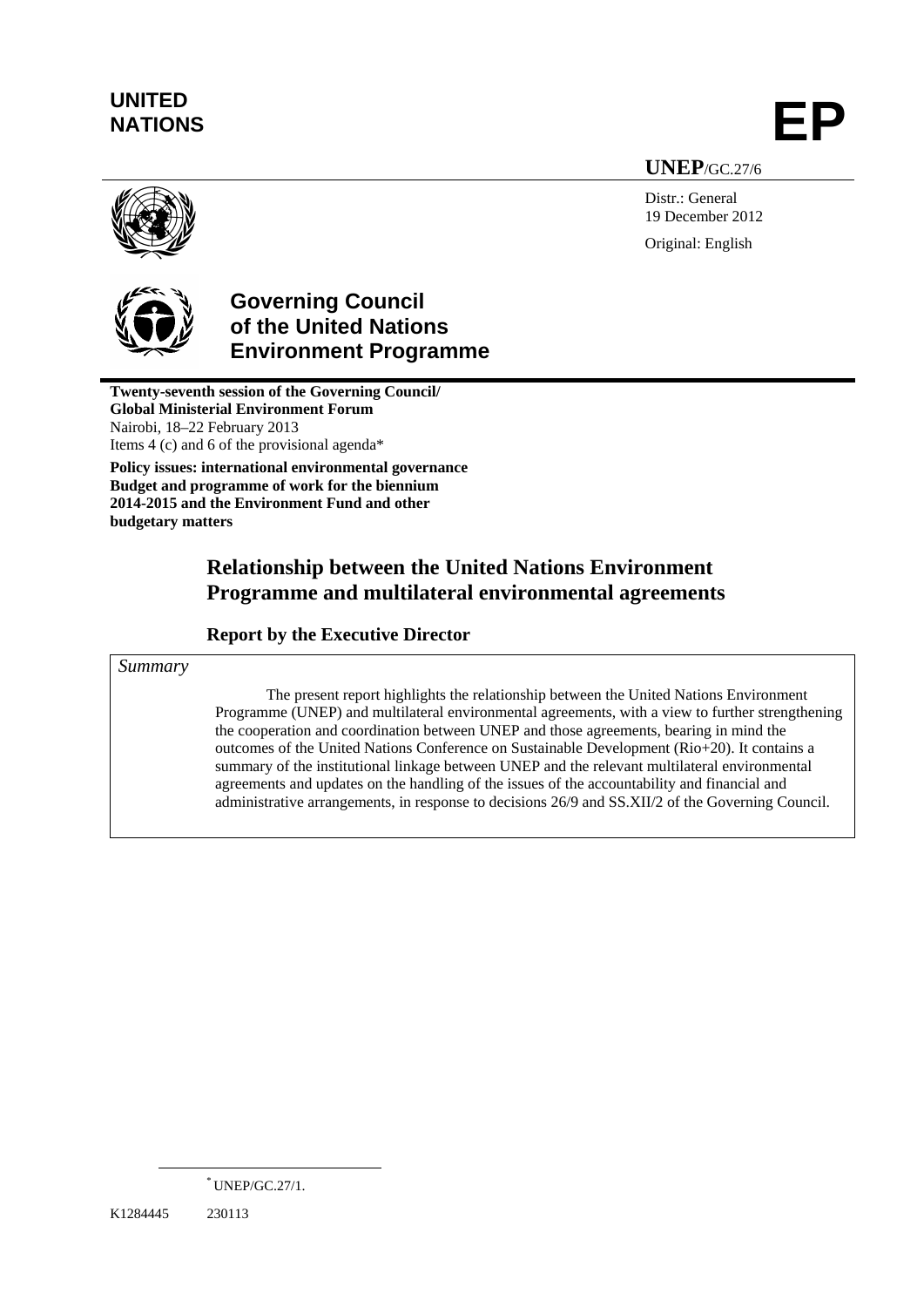## **I. Overview of the relationship between the United Nations Environment Programme and the multilateral environmental agreements**

1. The institutional architecture for international environmental governance consists of a complex web of the structures of multilateral processes, multilateral agreements and consultative mechanisms that address environmental and environment-related matters. These structures should be observed against the backdrop of the institutional frameworks for sustainable development. Among such structures, the United Nations Environment Programme (UNEP) serves as the leading global environmental authority that sets the global environmental agenda, promotes the coherent implementation of the environmental dimension of sustainable development within the United Nations system and serves as an authoritative advocate for the global environment, and its role is to be further strengthened. $1$ 

2. At the same time, there is wide recognition of the significant contribution made by the multilateral environmental agreements to sustainable development.<sup>2</sup> Multilateral environmental agreements are governed by their respective parties, including through their governing bodies, such as conferences of the parties, and operated in accordance with the provisions of those agreements and the decisions of those bodies. They are independent international legal entities, and are legally distinct from the organizations of the United Nations system.

3. As highlighted in the fifth report of the Global Environment Outlook series (GEO-5) and also in the compilation of internationally agreed environmental objectives and goals submitted to the Governing Council/Global Ministerial Environment Forum at its twelfth special session, a large number of such objectives and goals have been identified by the multilateral processes within the United Nations system, including the main organs of the United Nations and United Nations summits and conferences, by multilateral environmental agreements and by other intergovernmental processes. Since those objectives and goals are closely interrelated, while recognizing the autonomy of multilateral environmental agreements, there is a growing need for improved policy coherence and enhanced cooperation and coordination among those agreements, and also between those agreements and the United Nations system, as underscored in the Rio+20 outcome document.

4. A strengthened UNEP, in implementing paragraph 88 of the Rio+20 outcome document, should, among other things, enhance its voice and its ability to fulfil its coordination mandate within the United Nations system by strengthening its engagement in key United Nations coordination bodies, empowering it to lead efforts to formulate United Nations system-wide strategies on the environment. In carrying out this coordination mandate, and also building upon its existing mandate, UNEP should further strengthen its actions to enhance cooperation and coordination between the United Nations system and the relevant multilateral environmental agreements, and promote cooperation and coordination among those agreements.

5. Also in pursuance of paragraph 88 of the Rio+20 outcome document, UNEP is to promote a strong science-policy interface, building on existing international instruments, assessments, panels and information networks; to disseminate and share evidence-based environmental information, and raise public awareness on critical, as well as emerging, environmental issues; and to provide capacity-building and support to countries and facilitate access to technology. Strengthened actions by UNEP in those areas would provide a sound basis for it to enhance its cooperation with the relevant multilateral environmental agreements, and also to enhance collaboration between the United Nations system and those agreements, and cooperation and coordination among those agreements.

6. With regard to capacity-building, it should be recalled that the Bali Strategic Plan for Technology Support and Capacity-building sets out as its objectives, among others, to strengthen the capacity of the Governments of developing countries, and also of countries with economies in transition, at all levels to comply with international agreements and implement their obligations at the national level and to achieve their environmental goals, targets and objectives, as well as environment-related internationally agreed development goals; to provide a framework for capacity-building to ensure the effective participation of developing countries, and also countries with economies in transition, in negotiations concerning multilateral environmental agreements; and to

 $\frac{1}{1}$  $1$  The Nairobi Declaration on the Role and Mandate of the United Nations Environment Programme, the Programme for the Further Implementation of Agenda 21, paragraph 88 of the Rio+20 outcome document, "The future we want," endorsed by the General Assembly by its resolution 66/288 of 27 July 2012. 2

 $2$  "The future we want," para. 89.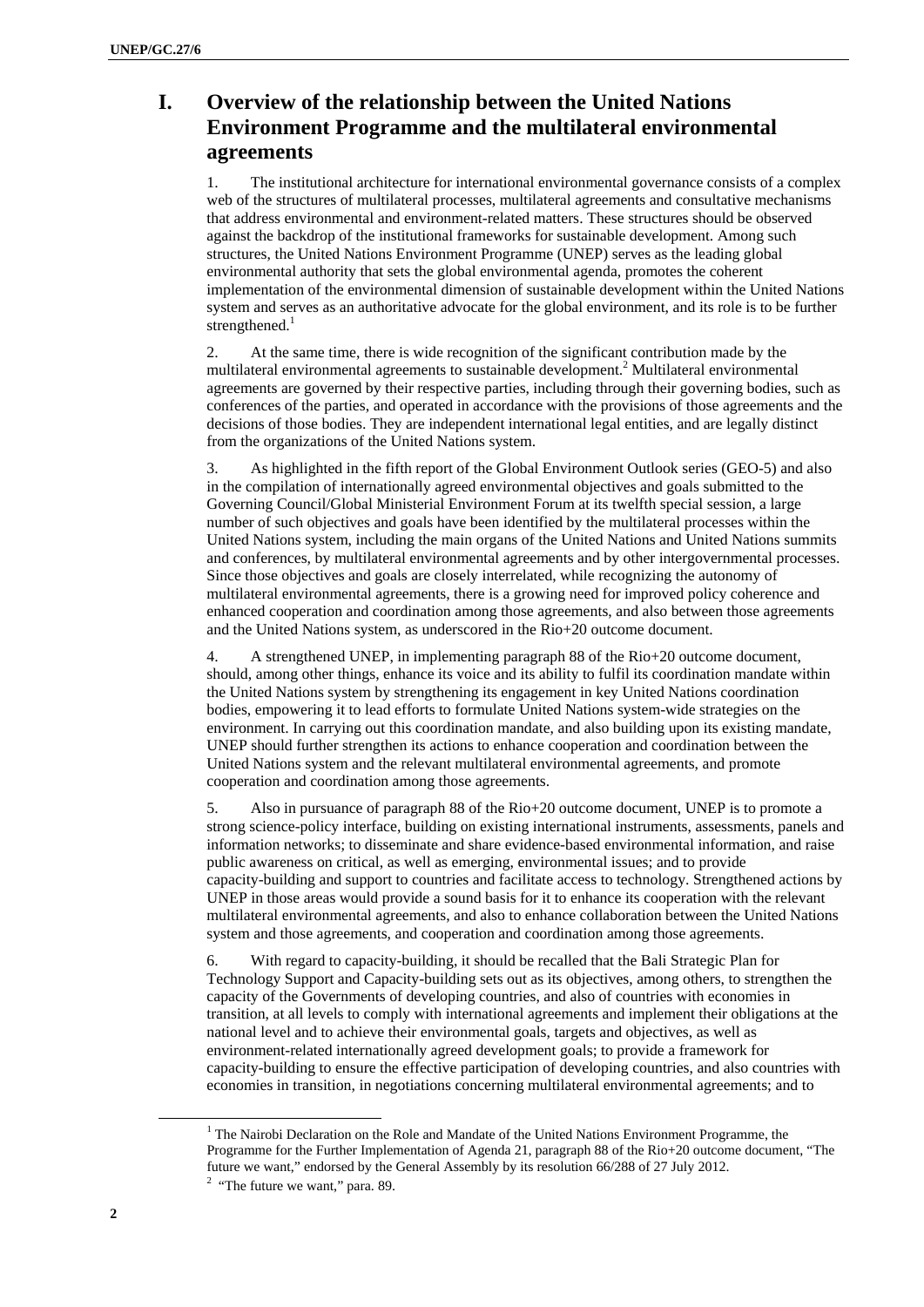strengthen cooperation among UNEP, multilateral environmental agreement secretariats, taking into account their autonomous decision-making processes, and other bodies engaged in environmental capacity-building. As such, the further implementation of the Bali Strategic Plan will provide a platform for UNEP and the relevant multilateral environmental agreements to cooperate and coordinate activities related to capacity-building and technology support in the areas of common interest.

7. The Governing Council may wish to keep under review the relationships between UNEP and multilateral environmental agreements, with a view to seeking coherence of policies and enhancing cooperation and coordination between the Governing Council and the governing bodies of the respective agreements, as appropriate, thereby supporting efforts by the Member States to implement the relevant internationally agreed environmental objectives and goals and strengthening further international environmental governance.

#### **II. Programmatic cooperation between the United Nations Environment Programme and multilateral environmental agreements**

8. The UNEP secretariat, through its programme of work, collaborates with the secretariats of the relevant multilateral environmental agreements in a broad range of issues, with a view to enhancing synergies in the respective areas of programme activities. The current UNEP medium-term strategy for 2010–2013 and the programmes of work for the bienniums 2010–2011 and 2012–2013 have included, under the environmental governance subprogramme, the promotion of policy coherence between the United Nations system and multilateral environmental agreements, and the provision of support for the implementation of multilateral environmental agreements, as main programme activity areas for UNEP. In addition, provision is made for programmatic collaboration with the selected multilateral environmental agreements in the specific thematic areas, such as climate change, biodiversity and chemicals and wastes, in the other subprogrammes as well. Such programmatic collaboration is expected to continue under the proposed UNEP medium-term strategy for 2014–2017 and through the proposed programme of work for 2014–2015.

9. As part of institutional support by UNEP for the implementation of multilateral environmental agreements and for promoting programmatic cooperation and synergies among them and between UNEP and those agreements, UNEP programme officers, designated as regional focal points for multilateral environmental agreements in the chemicals and wastes cluster and the biodiversity cluster, have been posted in UNEP regional offices.<sup>3</sup> UNEP has also been coordinating the development of a common Internet-based information portal for multilateral environmental agreements, entitled "InforMEA",<sup>4</sup> in close collaboration with the secretariats of a number of multilateral environmental agreements. In addition, substantive legal services have been continuously provided for the Basel Convention on the Control of Transboundary Movements of Hazardous Wastes and Their Disposal, the Rotterdam Convention on the Prior Informed Consent Procedure for Certain Hazardous Chemicals and Pesticides in International Trade and the Stockholm Convention on Persistent Organic Pollutants.

10. Recent highlights of such programmatic collaboration also include: facilitating consultative processes on financing chemicals; support to developing countries to develop national legislation designed to enhance synergetic national implementation of conventions in the field of chemicals; capacity-building activities to promote the entry into force of the ban amendment to the Basel Convention; capacity-building assistance to developing countries and countries with economies in transition to promote compliance with and enforcement of the selected multilateral environmental agreements, including training workshops for prosecutors and customs officials; information exchange, at an international conference convened by the International Criminal Police Organization (INTERPOL) and UNEP, on experiences and initiatives to combat illegal traffic and environmental crime in contravention of the obligations under the relevant multilateral environmental agreements; regional training workshops to support negotiators from developing countries to prepare for meetings of the conferences of parties to the selected multilateral environmental agreements, such as the United Nations Framework Convention on Climate Change and the United Nations Convention to Combat Desertification; capacity-building workshops to promote the integration of the relevant elements of the programmes of work of the Convention on International Trade in Endangered Species of Wild Fauna and Flora (CITES) and the Convention on the Conservation of Migratory Species of Wild Animals

 <sup>3</sup> <sup>3</sup> Currently funded from extrabudgetary resources.

<sup>4</sup> http://www.informea.org.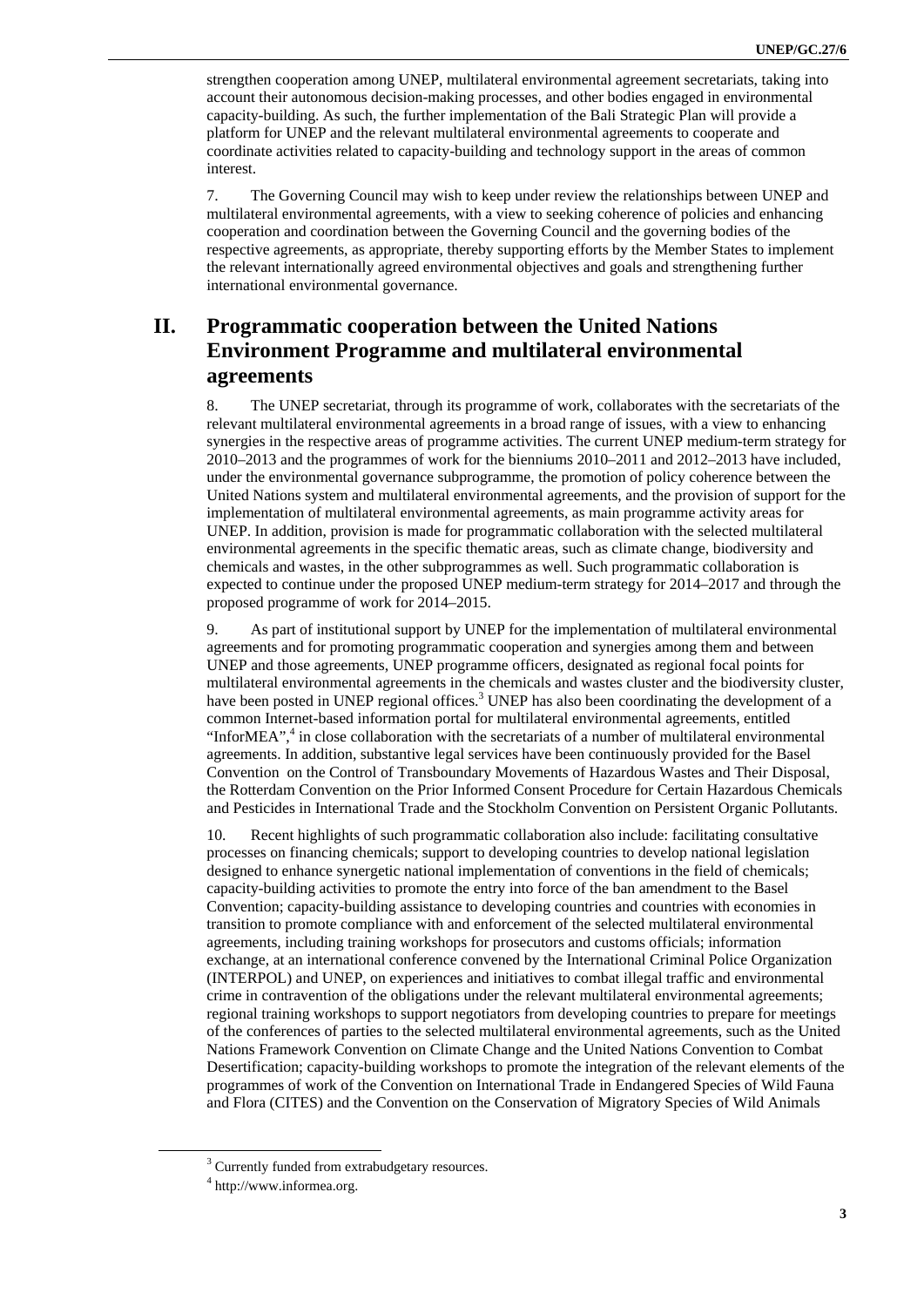into national biodiversity strategies and action plans under the Convention on Biological Diversity for enhancing synergies in national implementation of those conventions.

11. Further details of programmatic collaboration between UNEP and the relevant multilateral environmental agreements will be made available to the Governing Council in a separate information document.<sup>5</sup>

#### **III. Institutional linkages between the United Nations Environment Programme and selected multilateral environmental agreements**

12. A number of multilateral environmental agreements concluded since the 1970s have each established the institutional arrangements composed of the respective agreement's governing body (such as the conference of the parties and its subsidiary bodies) and its secretariat to carry out the functions for the operation of the agreement, as stipulated in its provisions. Against this backcloth, the Executive Director has been entrusted to provide the secretariat functions for the selected global environmental conventions, as specified in the provisions of those conventions or, pursuant to the relevant provisions of such conventions, as mandated by the decisions of the respective conferences of the parties. These arrangements are approved by UNEP through its Governing Council, which entrusts the Executive Director to carry out such functions.<sup>6</sup> Conventions enjoying such arrangements include the following:

(a) CITES. Paragraph 1 of article XII of the Convention states that, upon entry into force of the Convention, a secretariat shall be provided by the Executive Director of UNEP. The Governing Council, in section VIII of decision 1(I) of 22 June 1973, authorized the Executive Director to provide secretariat services for the Convention in accordance with its article XII. The secretariat is located in Geneva;

(b) Convention on the Conservation of Migratory Species of Wild Animals. Paragraph 2 of article IX of the Convention states that, upon entry into force of the Convention, the secretariat shall be provided by the Executive Director of UNEP. In its decision 12/14 of 28 May 1984, the Governing Council authorized the Executive Director to provide secretariat services for the implementation of the Convention in accordance with its article IX. This secretariat serves also as the secretariat for the Agreement on the Conservation of African-Eurasian Migratory Waterbirds and the Agreement on the Conservation of Populations of European Bats and, on an interim basis, for the Agreement on the Conservation of Small Cetaceans of the Baltic, North East Atlantic, Irish and North Seas, and provides the interim secretariat for the Agreement of the Conservation of Gorillas and their Habitats. The secretariat is located in Bonn, Germany;

Convention on Biological Diversity. In paragraph 1 of article 24, the Convention established its secretariat, which also performs functions for its protocols. Accordingly, the secretariat performs functions also for the Cartagena Protocol on Biosafety, the Nagoya Protocol on Access to Genetic Resources and the Fair and Equitable Sharing of Benefits Arising from their Utilization, and the Nagoya-Kuala Lumpur Supplementary Protocol on Liability and Redress to the Cartagena Protocol on Biosafety. In accordance with article 24 of the Convention, the Conference of the Parties, at its first meeting in November/December 1994, decided to designate UNEP to carry out the functions of the secretariat while ensuring its autonomy to discharge the secretariat functions. In its decision 18/36 of 26 May 1995, the Governing Council welcomed the designation of UNEP to carry out the functions of the secretariat of this Convention and noted that UNEP ensured the latter's autonomy to discharge the secretariat functions. The secretariat is located in Montreal, Canada;

Vienna Convention for the Protection of the Ozone Layer and Montreal Protocol for Substances that Deplete the Ozone Layer. In paragraph 1 of article 7, the Convention set out the functions of the secretariat of the Convention and its protocol. In accordance with paragraph 2 of article 7, the Conference of the Parties, at its first meeting, held in April 1989, decided to designate UNEP as the secretariat of the Convention, which also performs functions for the Protocol. In paragraph 4 of its decision 15/35 of 25 May 1989, the Governing Council welcomed with satisfaction, among other things, the designation of UNEP as the secretariat of the Vienna Convention and the Montreal Protocol. The secretariat is located in Nairobi;<sup>7</sup>

 $\frac{1}{5}$ UNEP/GC.27/INF/20.

<sup>&</sup>lt;sup>6</sup> General Assembly resolution 2997 (XXVII), part II, para. 2.<br><sup>7</sup> The Convention secretarist is also known as the Ozone Secret

 $\frac{7}{7}$  The Convention secretariat is also known as the Ozone Secretariat. UNEP also acts as the secretariat for the Multilateral Fund of the Montreal Protocol, which is separate from the Ozone Secretariat and located in Montreal.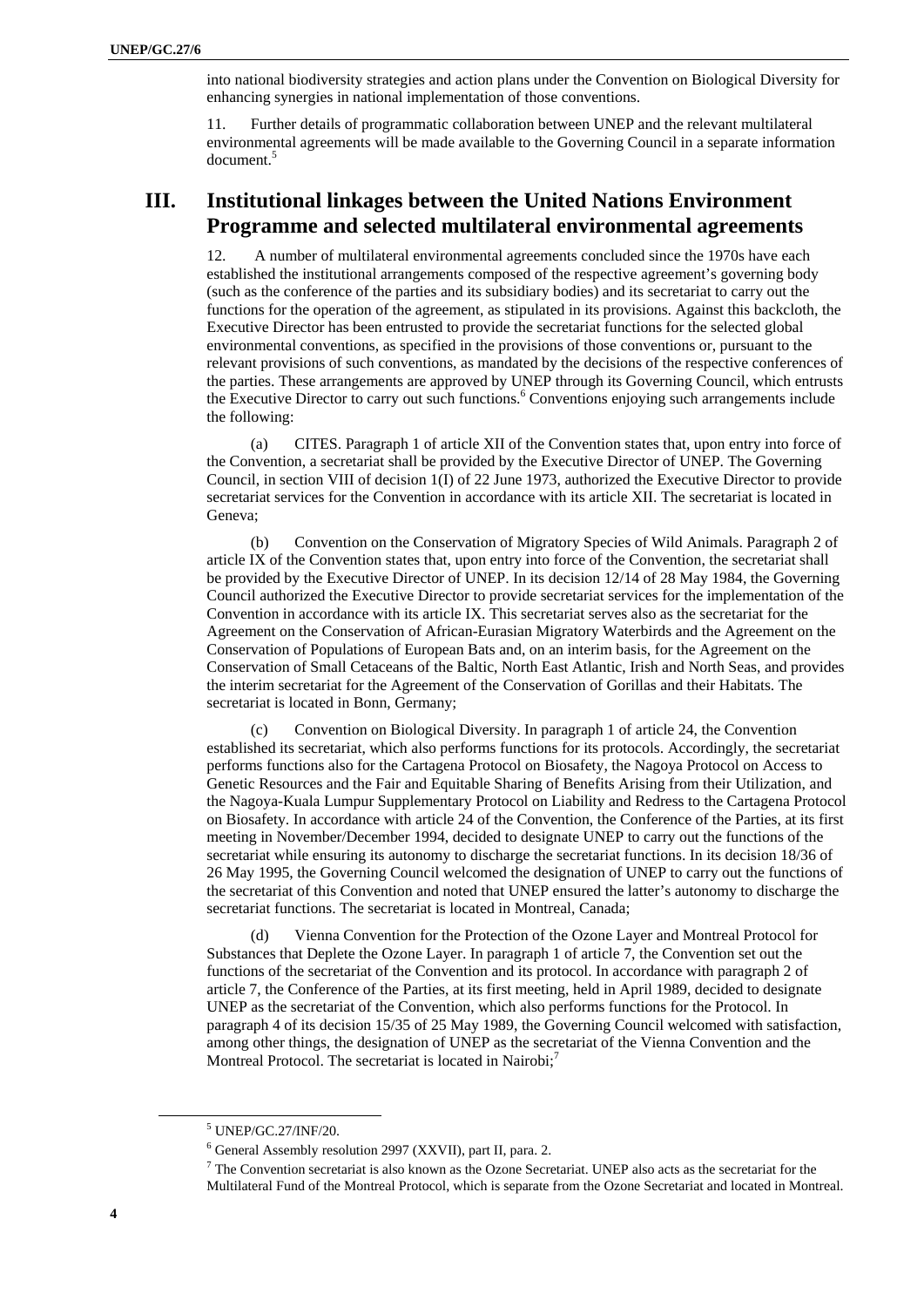(e) Basel Convention. In paragraph 1 of article 16, the Convention set out the functions of the secretariat. The secretariat is also to perform functions for the Basel Protocol on Liability and Compensation for Damage Resulting from Transboundary Movements of Hazardous Wastes and their Disposal. In accordance with paragraph 3 of article 16, the Conference of the Parties, at its first meeting in December 1992, decided to request UNEP to carry out the functions of the Basel Convention secretariat, and further requested the Executive Director of UNEP to establish the secretariat in accordance with the structure contained in the budget and to locate it in Geneva;

(f) Rotterdam Convention. By paragraph 1 of its article 19, the Convention establishes its secretariat and, in paragraph 3 of article 19, provides that the secretariat functions for the Convention shall be performed jointly by the Executive Director of UNEP and the Director-General of the Food and Agriculture Organization of the United Nations (FAO), subject to such arrangements as shall be agreed between them and approved by the Conference of the Parties. By its decision SS.V/5 of 22 May 1998, the Governing Council authorized the UNEP secretariat to participate in the secretariat of the Convention. The secretariat is co-located in Geneva and Rome;

(g) Stockholm Convention. By paragraph 1 of its article 20, the Convention establishes its secretariat and, in paragraph 3 of article 20, provides that the secretariat functions for the Convention shall be performed by the Executive Director of UNEP. By its decision 21/4 of 9 February 2001, the Governing Council authorized the participation of the UNEP secretariat in the secretariat to the Convention. The secretariat is located in Geneva.

13. The secretariat established by each of those conventions is an integral part of the institutional structure of the convention concerned, and its functions are defined by the relevant provisions of the convention and further determined by its parties through decisions of the conference of the parties or other governing bodies of the convention. Those conventions are independent international legal entities, which are not subsidiary bodies of any organs of the United Nations, and each operates with its own autonomy and is governed pursuant to the provisions of the convention and its parties through the governing bodies concerned. In this context, the functions of those convention secretariats have to respond to the requirements of the conventions and their respective governing bodies. Within the institutional structure of each convention, the convention secretariat, in carrying out its functions for the convention, is accountable to the parties to the convention and its governing bodies. The structure of the convention secretariat is normally determined though the budget approved by its governing bodies. The funds for the operation of the convention, including financial resources for the functioning of the convention secretariat, are to be borne by the parties to the convention.

14. As indicated above, those conventions set out provisions to entrust the Executive Director to provide the convention secretariat or to perform secretariat functions, or their conferences of the parties, pursuant to the relevant provisions of the convention, decided to designate UNEP as the entity providing secretariat functions. In consenting to such requests from the conventions and their conferences of the parties, the Governing Council authorized the Executive Director to provide the secretariat functions in question. On the basis of such mutual consent between the conventions and their respective conferences of the parties on one side and the Governing Council on the other, as shown in reciprocal decisions of those bodies, the Executive Director provides the secretariat or secretariat functions of the respective conventions. Such institutional arrangements should be satisfactory to both parties.

15. While each convention defines the functions of its secretariat, and its governing body (such as the conference of the parties) determines the structure of the convention secretariat through its budget, the Executive Director is responsible for the implementation of those definitions and determinations and making necessary arrangements for the provision of the convention secretariats or secretariat functions within the institutional structure of the UNEP secretariat. For that purpose, the Executive Director has established dedicated organizational units, each of which enjoys functional autonomy with a work programme and budget approved by the governing bodies of the respective convention which is separate from the work programme and budget of the UNEP secretariat. While those institutional arrangements reflect the decisions of the governing bodies of the respective conventions concerning the structure of the secretariat and budget, they still form an integral part of the institutional structure of the UNEP secretariat.

16. Each of those organizational units is composed of UNEP staff members, and is headed by a senior official who is a UNEP staff member. As the executive head of the UNEP secretariat, the Executive Director has the responsibility to manage those UNEP staff members and those staff members are each accountable to the Executive Director in the performance of their duties as international civil servants of the United Nations appointed within the UNEP secretariat. The functions, grade and number of those staff are based on the structure of the convention secretariat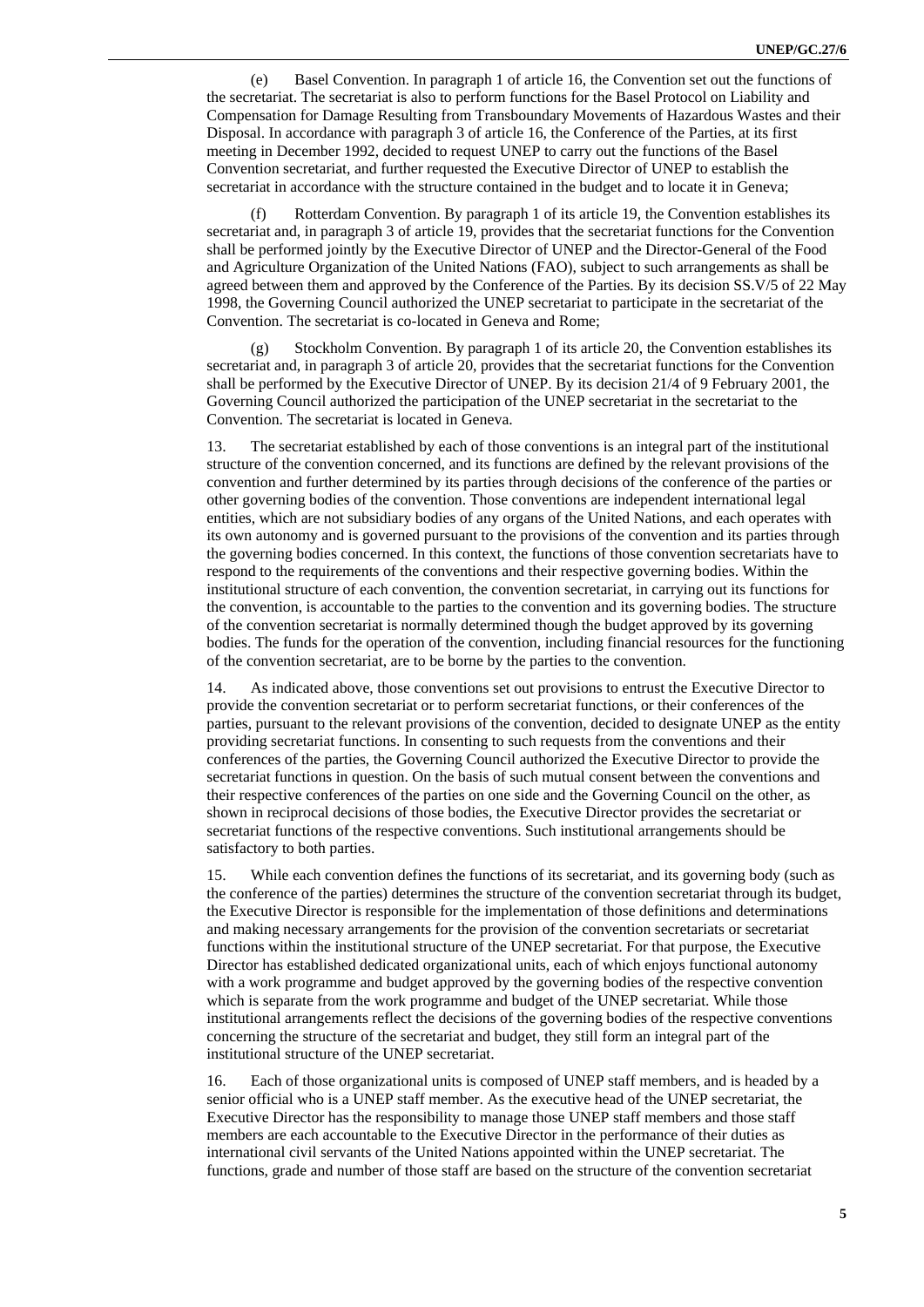determined by the respective governing bodies through the approved budget. The appointment of their staff is governed by the relevant regulations and rules of the United Nations as applicable to UNEP. Overall, since the UNEP secretariat is an integral part of the United Nations Secretariat, $^8$  any institutional arrangements for the Executive Director to provide the secretariat or secretariat functions for the relevant conventions have to be in line with the principles, rules and procedures of the United Nations, and in compliance with the administrative and financial regulations and rules of the United Nations as applied to UNEP.

17. As the convention secretariats are each required to carry out the functions expected by the provisions of the respective conventions or by their governing bodies, those organizational units, functioning as the secretariat of the respective conventions, need to operate autonomously, while remaining within the institutional structure of the UNEP secretariat. In view of the need to ensure this operational autonomy of the convention secretariat, the Executive Director has delegated authority to the head of each convention secretariat to manage certain matters within the convention secretariat.

18. As observed in decisions of the conferences of the parties and their subsidiary bodies to some of those conventions, those governing bodies call directly on the head of the respective convention secretariats to take certain actions (instead of calling on the secretariat, as is the case with some other conventions), thereby holding those heads of convention secretariats directly accountable to the respective governing bodies for taking such actions. In general, bearing in mind the requirements set out in the conventions or laid down by their governing bodies, the head of the convention secretariat is considered accountable to the respective governing body in carrying out the secretariat functions of the convention. At the same time, the Executive Director is ultimately accountable to the respective conventions and their governing bodies for ensuing the effective functioning of the convention secretariats.

19. It may be noted that the conferences of the parties to the Basel, Rotterdam and Stockholm conventions, in their concurrent decisions on enhancing cooperation and coordination among these conventions adopted at their simultaneous extraordinary meetings held in Bali, Indonesia, in February 2010,<sup>9</sup> decided to establish joint managerial functions and joint services of the secretariats of those conventions. Consequently, the Executive Secretary of these three conventions has been appointed to undertake such joint managerial functions, which is subject to the joint functioning of the Rotterdam Convention secretariat with FAO, while work continues on the arrangements for the provision of joint services. This arrangement will be reviewed by the conferences of the parties to those conventions at their meetings to be held in May 2013.

20. In addition to the above-mentioned global conventions, the UNEP secretariat provides the secretariats or secretariat functions for the following regional seas conventions, through the UNEP regional coordination units for the action plans of the respective regional seas conventions and programmes:

(a) Convention for the Protection of the Marine Environment and the Coastal Region of the Mediterranean (Barcelona Convention). By article 13 of the Convention, the Contracting Parties designated UNEP as responsible for carrying out the secretariat functions, which are provided through the UNEP Mediterranean Action Plan Coordination Unit in Athens;

(b) Convention for the Protection and Development of the Marine Environment of the Wider Caribbean Region (Cartagena Convention). By article 15 of the Convention, the Contracting Parties designated UNEP as responsible for carrying out the secretariat functions, which are provided through the UNEP Regional Coordinating Unit for the Caribbean Environment Programme in Kingston;

(c) Amended Nairobi Convention for the Protection, Management and Development of the Marine and Coastal Environment of the Western Indian Ocean. By article 17 of the Convention, the Contracting Parties designated UNEP as the secretariat of the Convention and its secretariat functions are carried out through the Division of Environmental Policy Implementation serving as the Regional Coordination Unit in Nairobi, while the Regional Coordination Unit in Mahé, Seychelles, exercises intergovernmental liaison functions;

(d) Convention for Cooperation in the Protection and Development of the Marine and Coastal Environment of the West and Central African Region (Abidjan Convention). By article 16 of

 $\frac{1}{8}$ <sup>8</sup> ST/SGB/1997/5, sect. 3.

<sup>&</sup>lt;sup>9</sup> The omnibus decision adopted by, respectively, the Conference of the Parties to the Basel Convention (decision BC.Ex-1/1) the Conference of the Parties to the Rotterdam Convention (decision RC.Ex-1/1) and the Conference of the Parties to the Stockholm Convention (decision SC.Ex-1/1).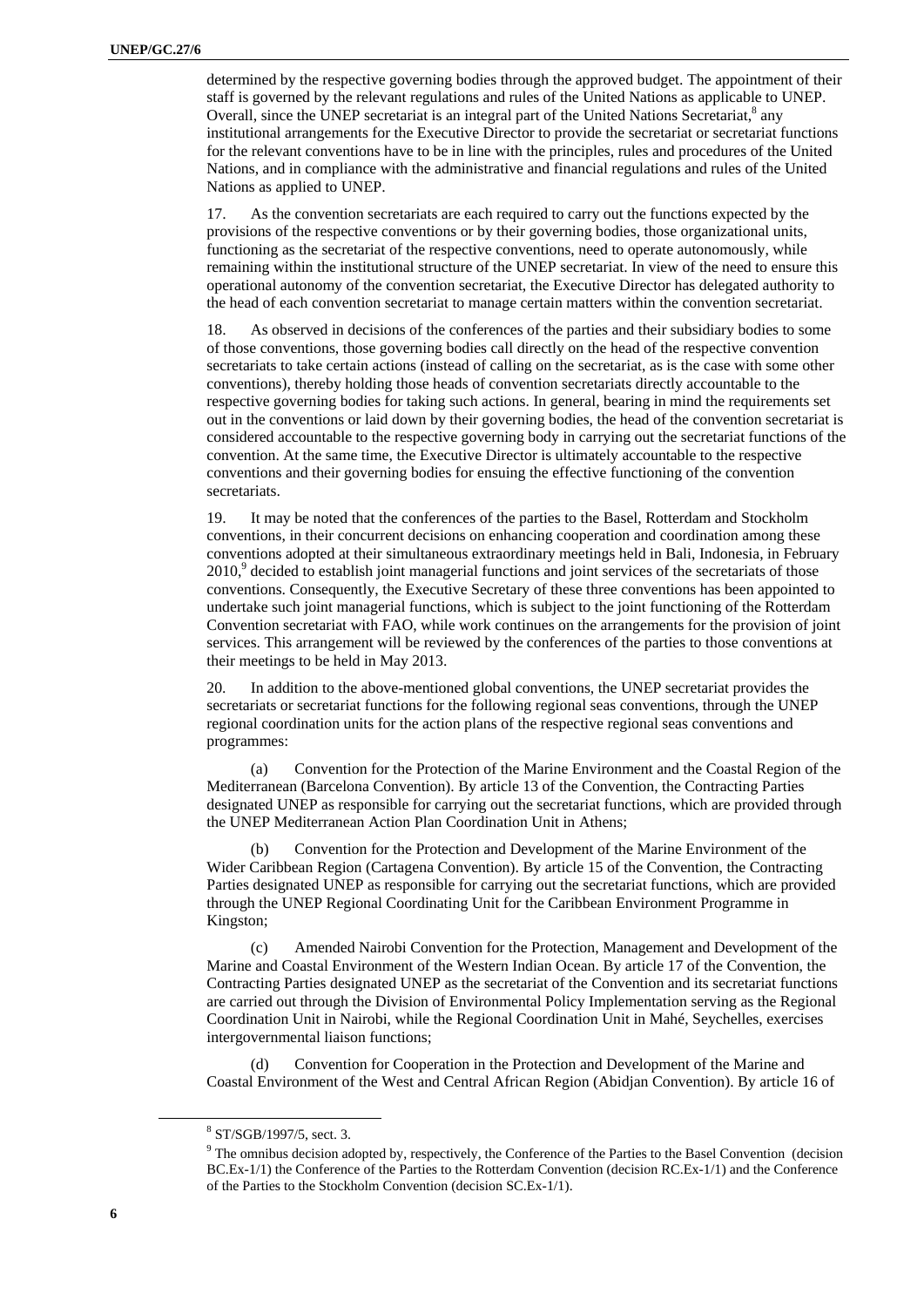the Convention, the Contracting Parties designated UNEP as the secretariat of the Convention, and its secretariat functions are carried out through the UNEP Regional Coordinating Unit in Abidjan.

21. Furthermore, UNEP, through its Regional Office for Europe in Geneva, serves on an interim basis as the secretariat of the following subregional conventions, following formal requests by their respective Conference of Parties:

(a) Framework Convention for the Protection of the Marine Environment of the Caspian Sea (Tehran Convention);

(b) Framework Convention on the Protection and Sustainable Development of the Carpathians (Carpathian Convention).

#### **IV. Accountability and administrative and financial arrangements**

22. The following paragraphs describe progress to date on accountability and administrative and financial arrangements relating to the multilateral environmental agreements for which the Executive Director provides the secretariats or secretariat functions, in response to paragraph 18 of decision 26/9 and decision SS.XII/2 of the Governing Council.

23. The UNEP secretariat has undertaken a preliminary internal review and analysis of the decisions of the governing bodies of the relevant multilateral environmental agreements, with a view to ensuring that they conform fully with prevailing United Nations regulations and rules applicable to UNEP. The UNEP secretariat is addressing the matter, in consultation with the secretariats and governing bodies of those agreements, as appropriate, suggesting and taking corrective steps and measures where necessary.

24. With a view to ensuring clarity regarding the overarching administrative authority of the Executive Director and the distribution of administrative roles and responsibilities of UNEP and the multilateral environmental agreement secretariats and their staff and enhanced accountability for the efficient and effective delivery of services, the Executive Director delegated authority on administrative and financial matters to the Secretary-General of CITES, the Executive Secretary of the Basel Convention and the Stockholm Convention and the co-Executive Secretary of the Rotterdam Convention. In 2012, a similar delegation of authority was signed by the Executive Secretary of the Convention on the Conservation of Migratory Species of Wild Animals<sup>10</sup> and the Executive Secretary of the Convention on Biological Diversity.<sup>11</sup>

25. The UNEP secretariat has revised the administrative arrangements between the Executive Director and the secretariat of the Convention on Biological Diversity, which were signed during the tenth meeting of the Conference of the Parties to the Convention in October 2010 and endorsed by the Conference of the Parties in its decision X/45, on administration of the Convention and budget for the programme of work for the biennium 2011–2012. During the sixth meeting of the Bureau to the tenth meeting of the Conference of Parties, held in July 2012, the Bureau agreed that an interpretative statement between the UNEP secretariat and the Convention secretariat should be made in order to clarify the provisions of the revised administrative arrangements to confirm that the appointment of the Executive Secretary would be in accordance with the United Nations rules and regulations, and the relevant provisions of that arrangements would apply, mutatis mutandis, to the extension of the term of appointment of the Executive Secretary.

26. Following signature of the memorandum of understanding between the Executive Director and the Standing Committee of CITES, a review was conducted by the internal auditors of the secretariat of the Basel Convention, who suggested that a memorandum of understanding should also be concluded with representatives of the parties to the Basel Convention. The parties to the Barcelona Convention also requested, through the secretariat of the Convention, that a comparable agreement should be signed with that Convention. A proposal for a similar arrangement was put forward to the secretariat of the Convention on Migratory Species in November 2012.

27. The UNEP secretariat is conducting a preliminary review and holding discussions with heads of the relevant multilateral environment agreements to review options for appropriate arrangements for

 $10$  Dated 3 August 2012, including delegations of authority to the executive secretaries of the Agreement on the Conservation of African-Eurasian Migratory Waterbirds and thethe Agreement on the Conservation of Populations of European Bats, to the Executive Secretary of the Convention on the Conservation of Migratory Species of Wild Animals as the interim Executive Secretary of the Agreement on the Conservation of Gorillas and their Habitats (Gorilla Agreement), and to the Acting Executive Secretary of the Agreement on the Conservation of Small Cetaceans of the Baltic, North East Atlantic, Irish and North Seas.

<sup>&</sup>lt;sup>11</sup> Dated 24 September 2012.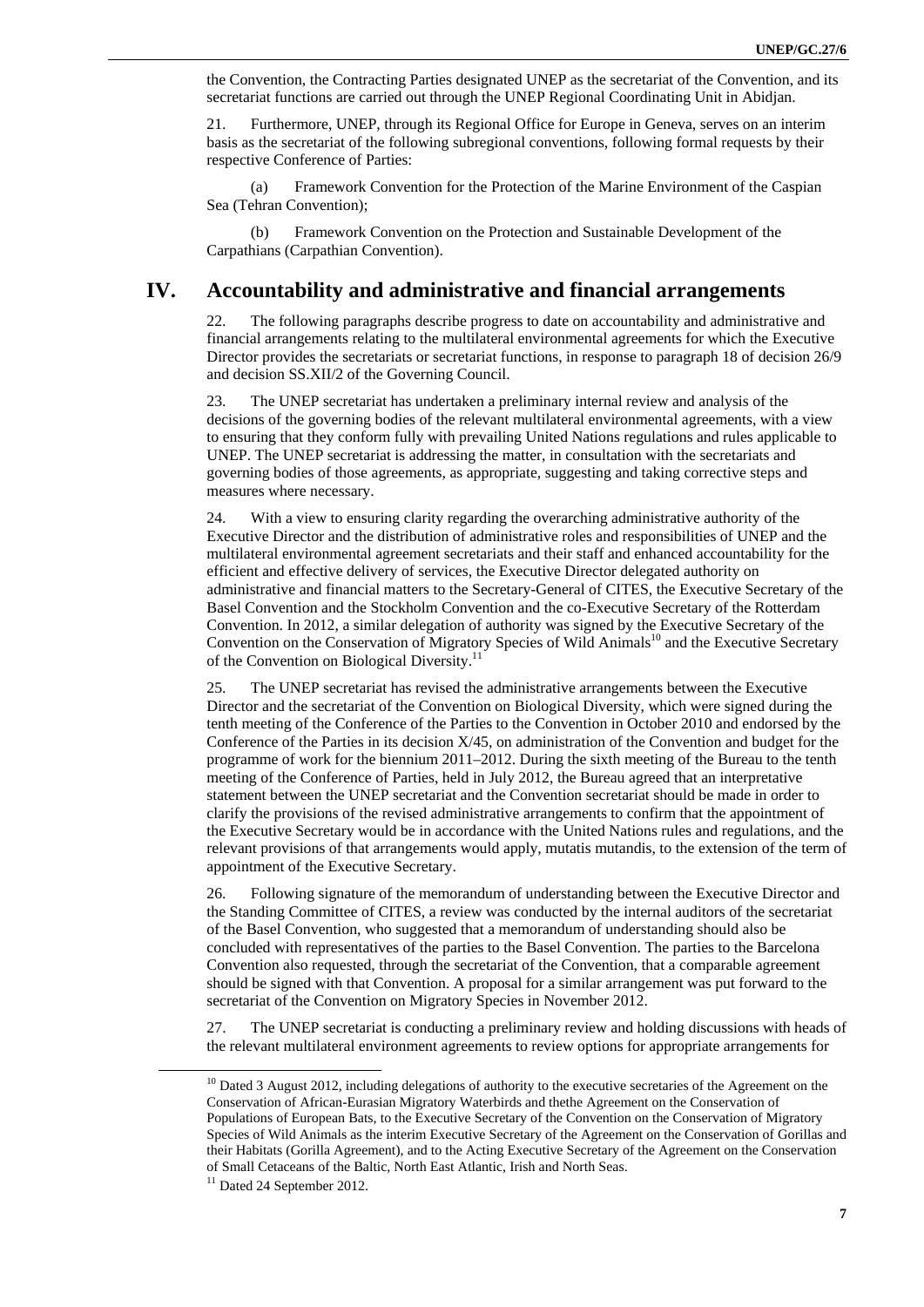all convention secretariats for which the Executive Director provides the secretariat or performs secretariat functions, including secretariats of regional conventions which are relatively small or have relatively limited budgets or administrative requirements. A special session on this topic, chaired by the Deputy Executive Director, was held with the heads of the secretariats of a number of the relevant multilateral environmental agreements, namely, the secretariats of the Basel Convention, the Rotterdam Convention, together with FAO, and the Stockholm Convention; the Vienna Convention and the Montreal Protocol; the Multilateral Fund for the Implementation of the Montreal Protocol; the Convention on Biological Diversity; the Tehran Convention; and the Carpathian Convention. The heads of the secretariats of the Basel, Stockholm and Vienna conventions and of the Convention on Migratory Species are currently reviewing draft memorandums of understanding with the UNEP secretariat.

28. The Board of Auditors confirmed the appropriateness of the current procedure whereby the financial statements of the multilateral environmental agreements form part of the UNEP financial statements, under the United Nations System Accounting Standards.

29. The funds for the operation of the multilateral environmental agreements for which the Executive Director provides the secretariat or performs secretariat functions are held in trust funds. The establishment of such trust funds, in response to requests by the governing bodies of the relevant agreements, is subject to approval by the Governing Council of UNEP and all such trust funds are established in accordance with article V of the General Procedures Governing the Operations of the Fund of UNEP, and are therefore governed by the financial rules of UNEP, last revised in 1997. The Executive Director will request the Governing Council, at its twenty-seventh session, to approve amendments to the UNEP financial rules, so as to ensure consistency with the International Public Sector Accounting Standards (IPSAS).

30. The General Assembly has confirmed that the Secretariat will adopt IPSAS fully, starting from the accounting period which ends in 2014, a deadline that applies also to the UNEP secretariat. Preparation for this transition will encompass incorporation in the financial statements of UNEP of the financial statements of the multilateral environmental agreements for which it provides the secretariat or performs secretariat functions, in a manner analogous to the practices of other United Nations programmes and funds, and a decision as to whether or not the current practice of not including the Montreal Protocol, agreed with the Board of Auditors in 1992, should continue under IPSAS.

31. Simultaneously, the UNEP secretariat and the United Nations Office at Nairobi have been consulting closely with a view to reaching a more clearly defined division of labour and responsibilities between the UNEP secretariat and the United Nations Office at Nairobi in administrative and financial matters, including in the context of the provision of services to multilateral environmental agreement secretariats. This process was facilitated by a high-level mission of the Department of Management of the United Nations Secretariat in April 2012. While these processes are continuing, the UNEP secretariat has taken action to deal with the main recommendations directly addressed to it by the Office of Internal Oversight Services.

32. Meanwhile the UNEP secretariat intends to intensify its efforts in the following areas:

(a) Concluding memorandums of understanding with the appropriate bodies of the relevant multilateral environmental agreements, wherever appropriate;

(b) Systematically issuing delegations of authority to the heads of the secretariats of the relevant multilateral environmental agreements;

(c) Closely coordinating with the Board of Auditors;

(d) Seeking further synergies between the UNEP programme of work and the programmes of the multilateral environmental agreements for which the Executive Director provides the secretariat or performs secretariat functions.

33. Significant progress has been made on issues of accountability and clarity in the financial and administrative arrangements between UNEP and the multilateral environmental agreements for which the Executive Director provides the secretariat or performs secretariat functions. The UNEP secretariat will continue its efforts to enhance further its relationship with those agreements in cooperation and consultation with their governing bodies and other relevant bodies, as appropriate.

34. Meanwhile, the processes to formulate the UNEP draft medium-term strategy for 2014–2017 and the draft strategic framework and programme of work for 2014–2015 have provided opportunities for the UNEP secretariat and the multilateral environmental agreements secretariats to work more closely together on programme and budget planning matters. In particular, resources for the funding of UNEP activities and outputs in support of the implementation of multilateral environmental